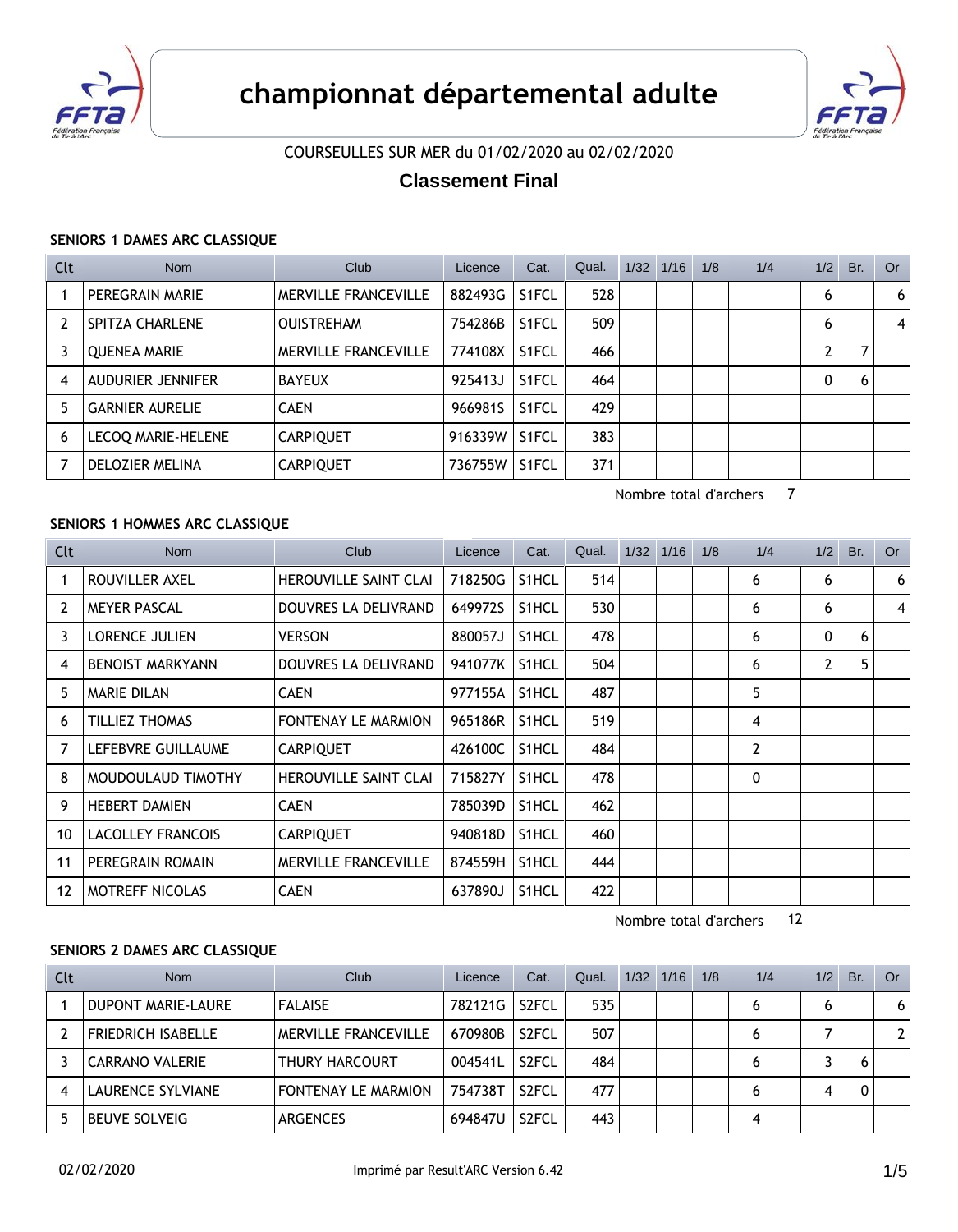|    | LECLERC BERANGERE    | <b>LISIEUX</b>         | 960088Z | S <sub>2</sub> FCL | 417 |  |  |  |  |
|----|----------------------|------------------------|---------|--------------------|-----|--|--|--|--|
| Ex | RIHOUEY FLORENCE     | DOUVRES LA DELIVRAND   | 965166U | S <sub>2</sub> FCL | 478 |  |  |  |  |
|    | <b>PAUTREL ANNIE</b> | <b>CARPIQUET</b>       | 909571P | S <sub>2</sub> FCL | 440 |  |  |  |  |
|    | LEMARIE SABRINA      | <b>VILLERS SUR MER</b> | 919406E | S <sub>2</sub> FCL | 409 |  |  |  |  |
| 10 | POISSON NATHALIE     | <b>CARPIQUET</b>       | 931214P | S <sub>2</sub> FCL | 404 |  |  |  |  |

Nombre total d'archers 10

## **SENIORS 2 HOMMES ARC CLASSIQUE**

| <b>Clt</b>     | <b>Nom</b>                    | Club                        | Licence       | Cat.  | Qual. | $1/32$ $1/16$ | 1/8                     | 1/4            | 1/2 | Br.      | <b>Or</b>      |
|----------------|-------------------------------|-----------------------------|---------------|-------|-------|---------------|-------------------------|----------------|-----|----------|----------------|
| $\mathbf{1}$   | <b>CLOUARD OLIVIER</b>        | HEROUVILLE SAINT CLAI       | 798793D       | S2HCL | 537   |               | $\overline{7}$          | 6              | 6   |          | 7 <sup>1</sup> |
| $\overline{2}$ | <b>DUREL THIERRY</b>          | ST PIERRE SUR DIVES         | 672102W S2HCL |       | 517   |               | 6                       | 6              | 6   |          | 3 <sup>1</sup> |
| 3              | <b>CAPDEVILA PHILIPPE</b>     | <b>OUISTREHAM</b>           | 914836M S2HCL |       | 501   |               | 6                       | 6              | 4   | 6        |                |
| 4              | <b>LEVADE PHILIPPE</b>        | <b>CARPIQUET</b>            | 704702F       | S2HCL | 511   |               | 6                       | 6              | 4   | $\Omega$ |                |
| 5              | PALY OLIVIER                  | FONTENAY LE MARMION         | 800914J       | S2HCL | 523   |               | 6                       | 5              |     |          |                |
| 6              | <b>LAIR CLAUDE</b>            | <b>LISIEUX</b>              | 960077M S2HCL |       | 501   |               | 6                       | 4              |     |          |                |
| 7              | <b>VANDER CRUYSSEN THOMAS</b> | <b>BAYEUX</b>               | 965061E       | S2HCL | 548   |               | 6                       | $\overline{2}$ |     |          |                |
| 8              | <b>CARRANO CHRISTOPHE</b>     | THURY HARCOURT              | 202696X       | S2HCL | 492   |               | $\overline{7}$          | $\mathbf{0}$   |     |          |                |
| 9              | <b>ETARD CHRISTOPHE</b>       | <b>CAEN</b>                 | 811327C       | S2HCL | 521   |               | 5                       |                |     |          |                |
| 10             | <b>FLANDRIN PHILIPPE</b>      | <b>MERVILLE FRANCEVILLE</b> | 901235D       | S2HCL | 502   |               | 4                       |                |     |          |                |
| Ex             | <b>ALLIX MICHAEL</b>          | MERVILLE FRANCEVILLE        | 942879U       | S2HCL | 526   |               | $\overline{\mathbf{4}}$ |                |     |          |                |
| 12             | <b>CHAPON THIERRY</b>         | HEROUVILLE SAINT CLAI       | 800075X       | S2HCL | 538   |               | 3                       |                |     |          |                |
| 13             | <b>GUESDON OLIVIER</b>        | <b>CAEN</b>                 | 701655U       | S2HCL | 529   |               | $\overline{2}$          |                |     |          |                |
| 14             | <b>GOSSELIN JEROME</b>        | <b>LISIEUX</b>              | 926874X       | S2HCL | 497   |               | $\mathbf{1}$            |                |     |          |                |
| 15             | EPINETTE NICOLAS              | <b>OUISTREHAM</b>           | 369277N       | S2HCL | 489   |               | $\pmb{0}$               |                |     |          |                |
| Ex             | <b>FLEURY DIMITRI</b>         | <b>CARPIQUET</b>            | 914844W       | S2HCL | 511   |               | $\mathbf 0$             |                |     |          |                |
| 17             | <b>BASLY BENOIT</b>           | ST PIERRE SUR DIVES         | 448032S       | S2HCL | 485   |               |                         |                |     |          |                |
| 18             | <b>HERIN CHRISTOPHE</b>       | <b>COURSEULLES SUR MER</b>  | 932170D       | S2HCL | 474   |               |                         |                |     |          |                |
| 19             | <b>AUGUE PASCAL</b>           | <b>CARPIQUET</b>            | 861508X       | S2HCL | 467   |               |                         |                |     |          |                |
| 20             | <b>DELAHAYE DAVID</b>         | <b>OUISTREHAM</b>           | 912929P       | S2HCL | 461   |               |                         |                |     |          |                |
| 21             | PAILLEUX MICHAEL              | HEROUVILLE SAINT CLAI       | 957648X       | S2HCL | 454   |               |                         |                |     |          |                |
| 22             | <b>GOBERON FRANCK</b>         | <b>LISIEUX</b>              | 920598A       | S2HCL | 444   |               |                         |                |     |          |                |
| 23             | <b>QUEILLE JEAN LUC</b>       | <b>COURSEULLES SUR MER</b>  | 895815M S2HCL |       | 430   |               |                         |                |     |          |                |
| 24             | <b>BERTHET ANDRE</b>          | <b>OUISTREHAM</b>           | 889166K       | S2HCL | 417   |               |                         |                |     |          |                |

Nombre total d'archers 24

#### **SENIORS 3 DAMES ARC CLASSIQUE**

| Clt | <b>Nom</b>                    | Club                   | Licence | Cat.  | Qual. | $1/32$ $1/16$ | 1/8 | 1/4 | 1/2 | Br. | Or |
|-----|-------------------------------|------------------------|---------|-------|-------|---------------|-----|-----|-----|-----|----|
|     | REGNAULT JACQUELINE           | <b>OUISTREHAM</b>      | 962879H | S3FCL | 469   |               |     |     |     |     |    |
|     | BARBANCHON MARIE-LAURE BAYEUX |                        | 921974W | S3FCL | 428   |               |     |     |     |     |    |
|     | <b>MURAIL FRANCOISE</b>       | <b>VILLERS SUR MER</b> | 827827M | S3FCL | 420   |               |     |     |     |     |    |

Nombre total d'archers 3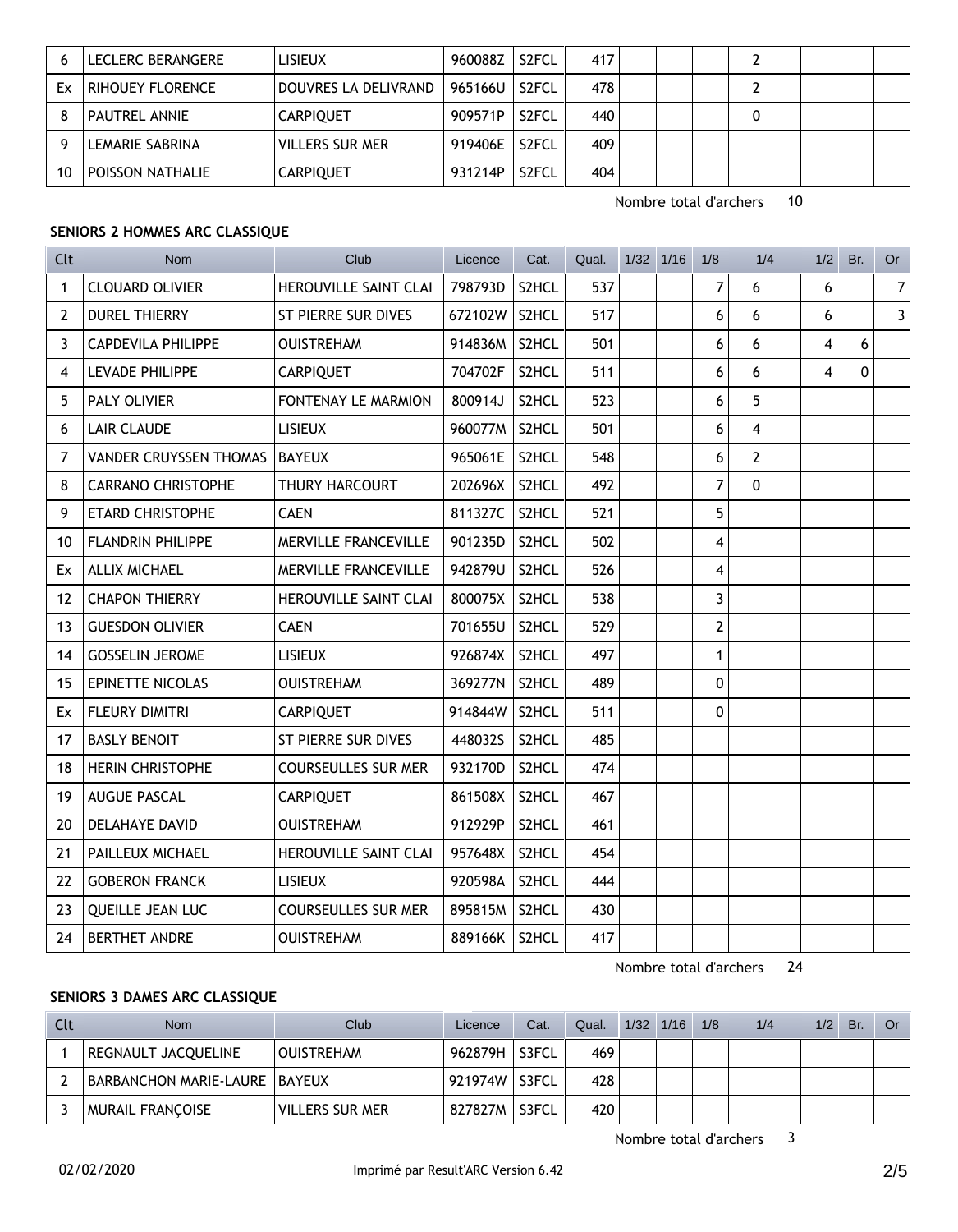## **SENIORS 3 HOMMES ARC CLASSIQUE**

| <b>Clt</b>     | <b>Nom</b>                | Club                        | Licence | Cat.  | Qual. | $1/32$ $1/16$ | 1/8                     | 1/4            | 1/2 | Br. | <b>Or</b>      |
|----------------|---------------------------|-----------------------------|---------|-------|-------|---------------|-------------------------|----------------|-----|-----|----------------|
| 1              | <b>VALLEE JEAN PAUL</b>   | <b>CAEN</b>                 | 275539Z | S3HCL | 517   |               | 6                       | 6              | 6   |     | 6 <sup>1</sup> |
| $\overline{2}$ | <b>HAUTEUR MARC</b>       | <b>CARPIQUET</b>            | 717062R | S3HCL | 479   |               | $\overline{7}$          | 6              | 6   |     | 2 <sup>1</sup> |
| 3              | <b>DUBOSQ GILLES</b>      | <b>VIRE</b>                 | 598934R | S3HCL | 492   |               | 6                       | 6              | 4   | 7   |                |
| 4              | <b>RICHARD DANIEL</b>     | <b>MERVILLE FRANCEVILLE</b> | 656486X | S3HCL | 505   |               | 6                       | 6              | 2   | 3   |                |
| 5              | <b>FAUCON ALAIN</b>       | <b>ARGENCES</b>             | 374774N | S3HCL | 494   |               | 6                       | 4              |     |     |                |
| Ex             | <b>JEANNE DIDIER</b>      | FONTENAY LE MARMION         | 954708B | S3HCL | 507   |               | 6                       | 4              |     |     |                |
| 7              | <b>BURGUET DOMINIQUE</b>  | <b>CARPIQUET</b>            | 910257K | S3HCL | 492   |               | 6                       | $\overline{2}$ |     |     |                |
| 8              | <b>VAUTIER MARCEL</b>     | <b>MERVILLE FRANCEVILLE</b> | 895277C | S3HCL | 483   |               | 6                       | $\mathbf 0$    |     |     |                |
| 9              | <b>BARON PATRICK</b>      | <b>BAYEUX</b>               | 921978A | S3HCL | 433   |               | 5                       |                |     |     |                |
| 10             | SORIN HUBERT              | <b>VERSON</b>               | 838475L | S3HCL | 463   |               | 4                       |                |     |     |                |
| Ex             | <b>DURAND PHILIPPE</b>    | <b>CAEN</b>                 | 466148H | S3HCL | 489   |               | 4                       |                |     |     |                |
| Ex             | <b>CORTES JOSE LUIS</b>   | <b>OUISTREHAM</b>           | 869185S | S3HCL | 453   |               | $\overline{\mathbf{4}}$ |                |     |     |                |
| 13             | <b>TAVENNE LAURENT</b>    | <b>LISIEUX</b>              | 718485M | S3HCL | 471   |               | $\overline{2}$          |                |     |     |                |
| 14             | LEPELLETIER CHARLES       | <b>COURSEULLES SUR MER</b>  | 826665Z | S3HCL | 490   |               | 1                       |                |     |     |                |
| 15             | <b>LATUR GILLES</b>       | <b>BAYEUX</b>               | 921984G | S3HCL | 448   |               | 0                       |                |     |     |                |
| Ex             | DELAMARCHE MICHEL         | <b>ST PIERRE SUR DIVES</b>  | 040881L | S3HCL | 470   |               | 0                       |                |     |     |                |
| 17             | <b>GELHAY MICHEL</b>      | <b>VERSON</b>               | 270658U | S3HCL | 430   |               |                         |                |     |     |                |
| 18             | <b>GORGE PHILIPPE</b>     | <b>CAEN</b>                 | 845572A | S3HCL | 429   |               |                         |                |     |     |                |
| 19             | <b>ALLART JEAN-PIERRE</b> | <b>VERSON</b>               | 863942T | S3HCL | 412   |               |                         |                |     |     |                |
| 20             | <b>BONILLO ROBERT</b>     | <b>BAYEUX</b>               | 753455Y | S3HCL | 375   |               |                         |                |     |     |                |
| 21             | MALHERBE CHRISTIAN        | DOUVRES LA DELIVRAND        | 347420F | S3HCL | 370   |               |                         |                |     |     |                |
| 22             | <b>BOCE JEAN MARC</b>     | <b>CARPIQUET</b>            | 790318S | S3HCL | 361   |               |                         |                |     |     |                |

Nombre total d'archers 22

### **SENIORS 1 HOMMES ARC A POULIES**

| Clt | <b>Nom</b>                     | Club                       | Licence | Cat.              | Qual. | $1/32$ $1/16$ | 1/8 | 1/4 | 1/2 | Br. | Or  |
|-----|--------------------------------|----------------------------|---------|-------------------|-------|---------------|-----|-----|-----|-----|-----|
|     | ENGELS THOMAS                  | <b>COURSEULLES SUR MER</b> | 702538D | S <sub>1</sub> HC | 566   |               |     |     | 140 |     | 143 |
|     | <b>VILLEROY JEAN-SEBASTIEN</b> | ARGENCES                   | 690137Z | S <sub>1</sub> HC | 558   |               |     |     | 140 |     | 134 |
|     | <b>LECUYER FRANCOIS</b>        | <b>VIRE</b>                | 766964G | S <sub>1</sub> HC | 561   |               |     |     | 139 | 137 |     |
|     | LORILLU ALEXANDRE              | HEROUVILLE SAINT CLAI      | 958511K | S <sub>1</sub> HC | 543   |               |     |     | 135 | 131 |     |

Nombre total d'archers 4

## **SENIORS 2 DAMES ARC A POULIES**

| Clt | Nom                     | Club                       | Licence       | Cat.  | Qual. | $1/32$ $1/16$ | 1/8 | 1/4 | 1/2 | Br. | Or |
|-----|-------------------------|----------------------------|---------------|-------|-------|---------------|-----|-----|-----|-----|----|
|     | POULINGUE VALERIE       | l St Pierre sur Dives      | 814319E S2FCO |       | 544   |               |     |     |     |     |    |
|     | <b>CHEREL DOMINIOUE</b> | <b>ST PIERRE SUR DIVES</b> | 971974U S2FCO |       | 542   |               |     |     |     |     |    |
|     | <b>BASLY CATHERINE</b>  | <b>ST PIERRE SUR DIVES</b> | 954639B       | S2FCO | 534   |               |     |     |     |     |    |

Nombre total d'archers 3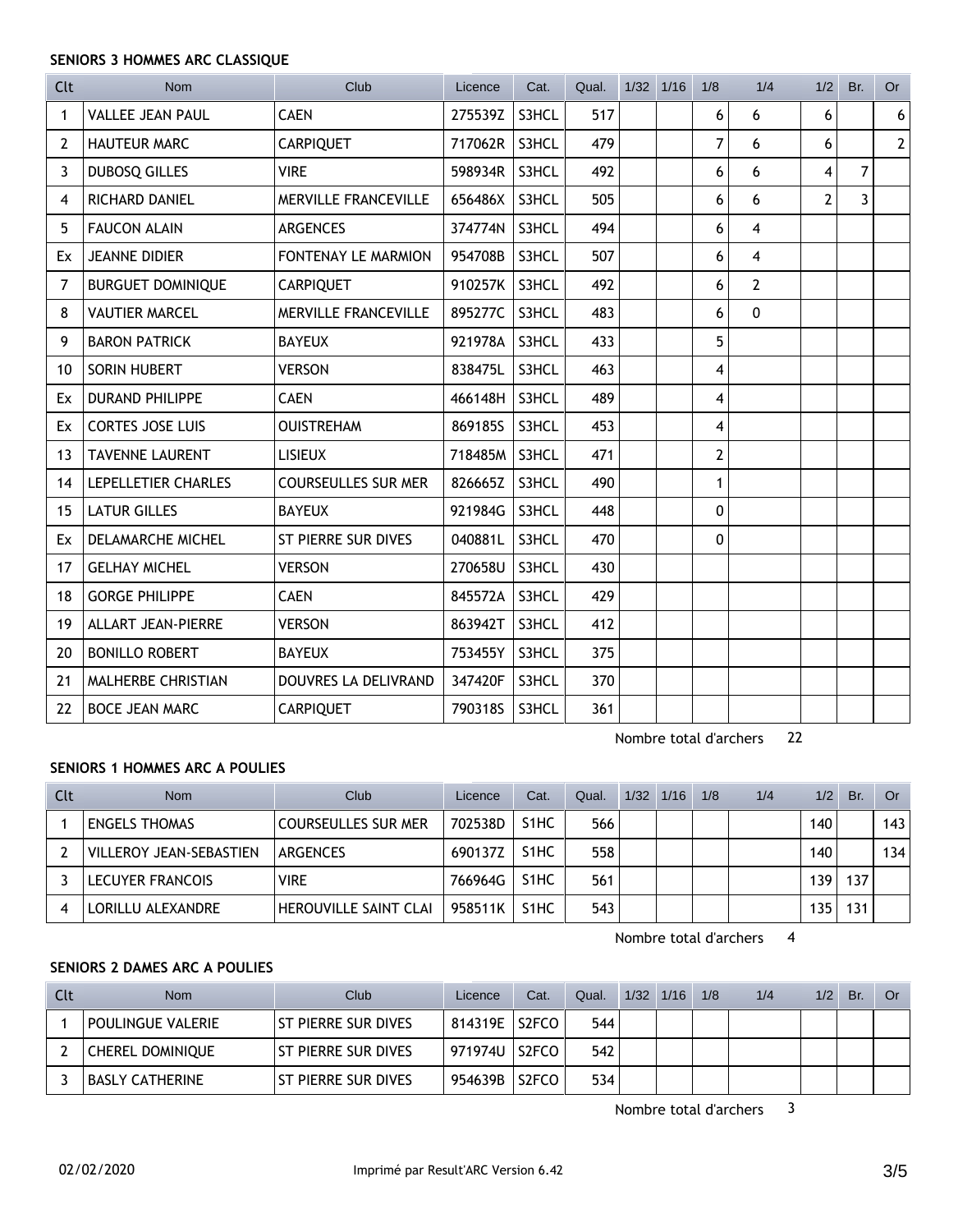## **SENIORS 2 HOMMES ARC A POULIES**

| Clt | Nom                      | Club                       | Licence | Cat.                          | Qual. | 1/32 | 1/16 | 1/8 | 1/4 | 1/2 | Br. | Or  |
|-----|--------------------------|----------------------------|---------|-------------------------------|-------|------|------|-----|-----|-----|-----|-----|
|     | POULINGUE OLIVIER        | ST PIERRE SUR DIVES        | 672124V | S <sub>2</sub> H <sub>C</sub> | 575   |      |      |     | 143 | 144 |     | 143 |
| 2   | <b>DARCILLON DENIS</b>   | <b>FONTENAY LE MARMION</b> | 771395Y | S <sub>2</sub> H <sub>C</sub> | 574   |      |      |     | 146 | 144 |     | 142 |
| 3   | <b>LEPETIT KARIM</b>     | <b>COURSEULLES SUR MER</b> | 747973P | S <sub>2</sub> H <sub>C</sub> | 563   |      |      |     | 141 | 139 | 138 |     |
| 4   | PAYA JEAN-FRANCOIS       | <b>OUISTREHAM</b>          | 781155G | S <sub>2</sub> H <sub>C</sub> | 563   |      |      |     | 137 | 139 | 137 |     |
| 5   | <b>BOUVIER DIDIER</b>    | <b>FALAISE</b>             | 632560R | S <sub>2</sub> H <sub>C</sub> | 555   |      |      |     | 138 |     |     |     |
| Ex  | <b>BUREL PATRICK</b>     | <b>ARGENCES</b>            | 805298Z | S <sub>2</sub> H <sub>C</sub> | 538   |      |      |     | 138 |     |     |     |
| 7   | <b>OUZOUF CHRISTOPHE</b> | <b>ARGENCES</b>            | 826745L | S <sub>2</sub> H <sub>C</sub> | 544   |      |      |     | 137 |     |     |     |
| Ex  | <b>CARVILLE WILLIAM</b>  | <b>CAEN</b>                | 693837W | S <sub>2</sub> H <sub>C</sub> | 534   |      |      |     | 137 |     |     |     |
| 9   | <b>BOUCE DAVID</b>       | <b>ARGENCES</b>            | 878677J | S <sub>2</sub> H <sub>C</sub> | 533   |      |      |     |     |     |     |     |
| 10  | SZCZEPSKI DIDIER         | <b>ARGENCES</b>            | 950997T | S <sub>2</sub> H <sub>C</sub> | 530   |      |      |     |     |     |     |     |

Nombre total d'archers 10

## **SENIORS 3 DAMES ARC A POULIES**

| $\sim$<br><b>CUL</b> | Nom                  | Club                            | Licence | Cat.  | Qual. | 1/32 | 1/16 | 1/8 | 1/4 | 1/2 | Br. | U |
|----------------------|----------------------|---------------------------------|---------|-------|-------|------|------|-----|-----|-----|-----|---|
|                      | <b>OI FTTF</b><br>DЕ | LES SUR MER<br><b>COURSEULL</b> | 848184P | S3FCO | 501   |      |      |     |     |     |     |   |

Nombre total d'archers 1

#### **SENIORS 3 HOMMES ARC A POULIES**

| Clt | <b>Nom</b>                 | Club                       | Licence | Cat.              | Qual. | $1/32$ $1/16$ | 1/8 | 1/4 | 1/2 | Br. | Or  |
|-----|----------------------------|----------------------------|---------|-------------------|-------|---------------|-----|-----|-----|-----|-----|
|     | <b>OUIN PHILIPPE</b>       | DOUVRES LA DELIVRAND       | 761210C | S3HC              | 553   |               |     |     | 136 |     | 140 |
|     | <b>BARBANCHON PHILIPPE</b> | <b>COURSEULLES SUR MER</b> | 811840K | S3HC              | 544   |               |     |     | 139 |     | 139 |
|     | MALDONADO HUBERT           | <b>CARPIQUET</b>           | 872011N | S3HC              | 562   |               |     |     | 137 | 138 |     |
| 4   | <b>OLIVIER FREDERIC</b>    | <b>CAEN</b>                | 649975V | S3HC              | 546   |               |     |     | 122 | 127 |     |
| 5   | LHOTE JACQUES              | <b>CAEN</b>                | 602669A | S3HC              | 540   |               |     |     |     |     |     |
| 6   | PHILIPPE LUC               | DOUVRES LA DELIVRAND       | 932953E | S <sub>3</sub> HC | 525   |               |     |     |     |     |     |

Nombre total d'archers 6

# **SENIORS DAMES ARC NU**

| Clt | <b>Nom</b>         | Club                 | Licence | Cat.  | Qual. | 1/32 | 1/16 | 1/8 | 1/4 | 1/2 | Br. | Or . |
|-----|--------------------|----------------------|---------|-------|-------|------|------|-----|-----|-----|-----|------|
|     | <b>MARIE ELISE</b> | DOUVRES LA DELIVRAND | 941140D | S1FBB | 432   |      |      |     |     |     |     | 6    |
|     | ROTROU ANNE MARIE  | <b>CARPIQUET</b>     | 909835B | S1FBB | 418   |      |      |     |     |     |     | ົາ   |
|     | GUILLOTTE AMELIE   | ARGENCES             | 871148A | S1FBB | 421   |      |      |     |     |     |     |      |
|     | CHAZEL TATIANA     | DOUVRES LA DELIVRAND | 932505T | S1FBB |       |      |      |     |     |     |     |      |

Nombre total d'archers 4

#### **SENIORS HOMMES ARC NU**

| Clt | <b>Nom</b>            | Club                  | Licence | Cat.               | Qual. | 1/32 | 1/16 | 1/8 | 1/4 | 1/2 | Br. | Or . |
|-----|-----------------------|-----------------------|---------|--------------------|-------|------|------|-----|-----|-----|-----|------|
|     | <b>SAMSON LAURENT</b> | <b>VERSON</b>         | 913371V | S1HBB              | 476   |      |      |     |     |     |     | 6    |
|     | <b>HAMON ALAIN</b>    | <b>VERSON</b>         | 434787V | S1HBB              | 475   |      |      |     |     |     |     | 4    |
|     | MOREL MARC            | DOUVRES LA DELIVRAND  | 848171A | S1HBB              | 487   |      |      |     |     |     |     |      |
|     | <b>CHRISTIEN ERIC</b> | HEROUVILLE SAINT CLAI | 754787W | S <sub>1</sub> HBB | 424   |      |      |     |     |     |     |      |